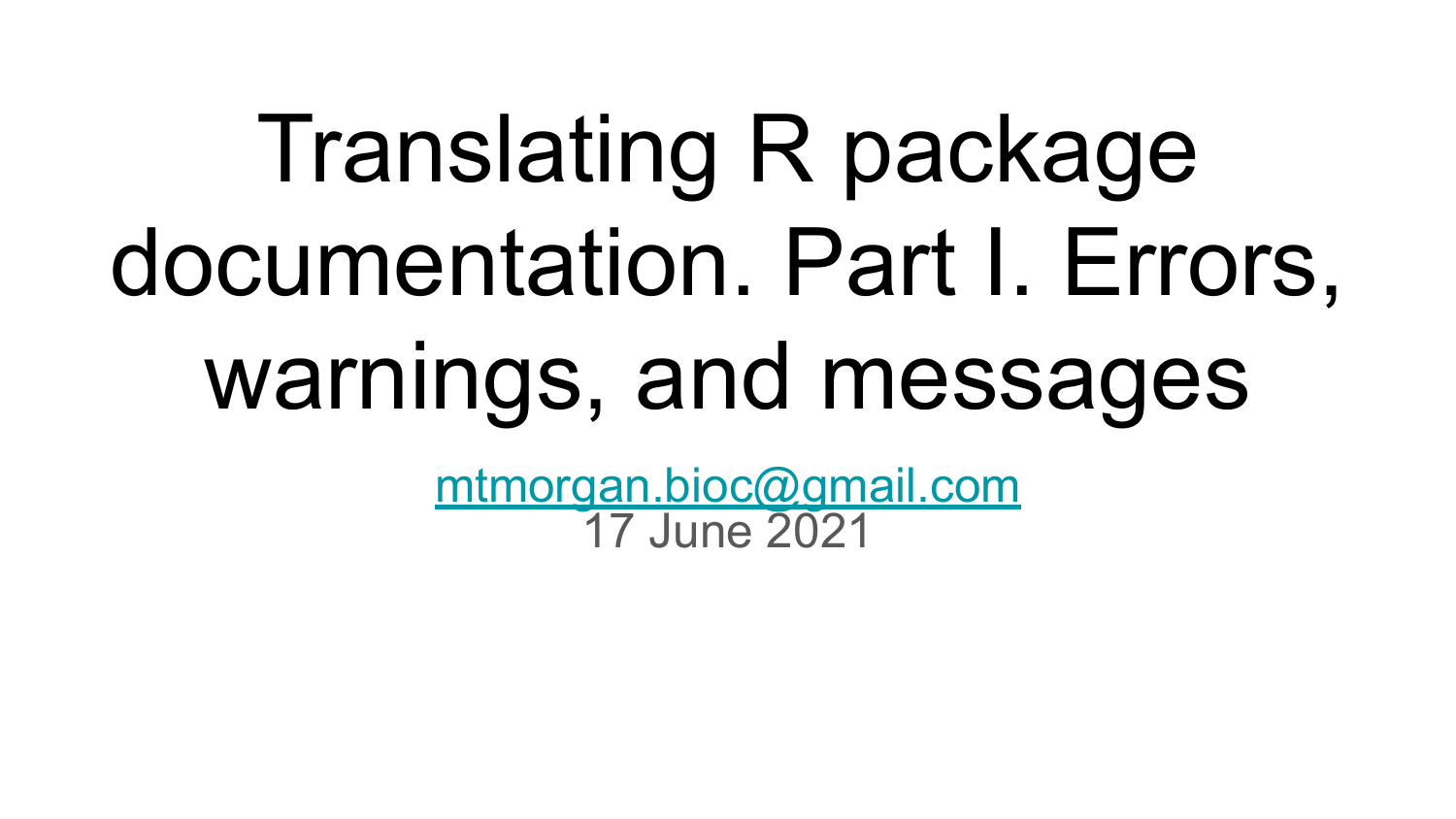### Translating errors, warnings, and messages

#### \$ R -e "BiocManager::install(repos = 'foo')"

> BiocManager::install(repos = 'foo') Error: 'repos' argument to 'install()' not allowed Execution halted

\$ LANGUAGE=fr R -e "BiocManager::install(repos = 'foo')" > BiocManager::install(repos = 'foo') Erreur : l'argument 'repos' pour 'install()' est interdit Exécution arrêtée

\$ LANGUAGE=es R -e "BiocManager::install(repos = 'foo')" > BiocManager::install(repos = 'foo') Error: argumento 'repos' no permitido en 'install()' Ejecución interrumpida

\$ LANGUAGE=ja R -e "BiocManager::install(repos = 'foo')" > BiocManager::install(repos = 'foo') エラー: 'install()'への'repos'引数は許されていません 実行が停止されました

\$ LANGUAGE=zh\_CN R -e "BiocManager::install(repos = 'foo')" > BiocManager::install(repos = 'foo') 错误: 'install()' 函数不接受 `repos` 参数 停止执行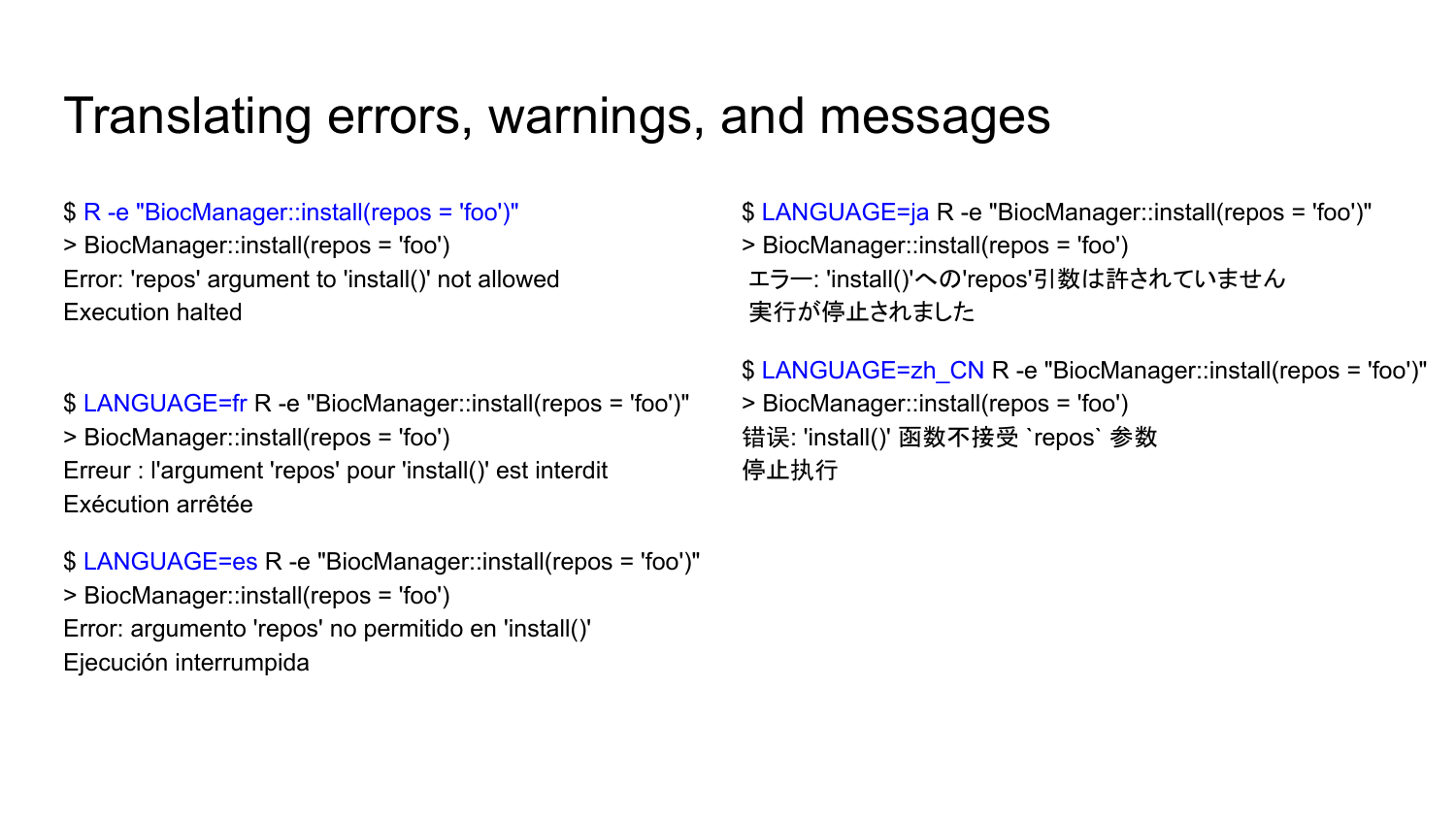### How does it work?

#### stop(), warning(), message(), gettextf() text in R files, e.g., R/install.R

```
stop("'repos' argument to 'install()' not allowed")
```
#### Collate into po/R-BiocManager.pot

```
msgid "'repos' argument to 'install()' not allowed"
msgstr ""
```
#### Create a translation in po/R-es.po ('es' indicates Spanish translation)

msgid "'repos' argument to 'install()' not allowed" msgstr "argumento 'repos' no permitido en 'install()'"

Install as part of the package inst/po/es/LC\_MESSAGES/R-BiocManager.mo

Uses GNU [gettext](https://www.gnu.org/software/gettext/) tools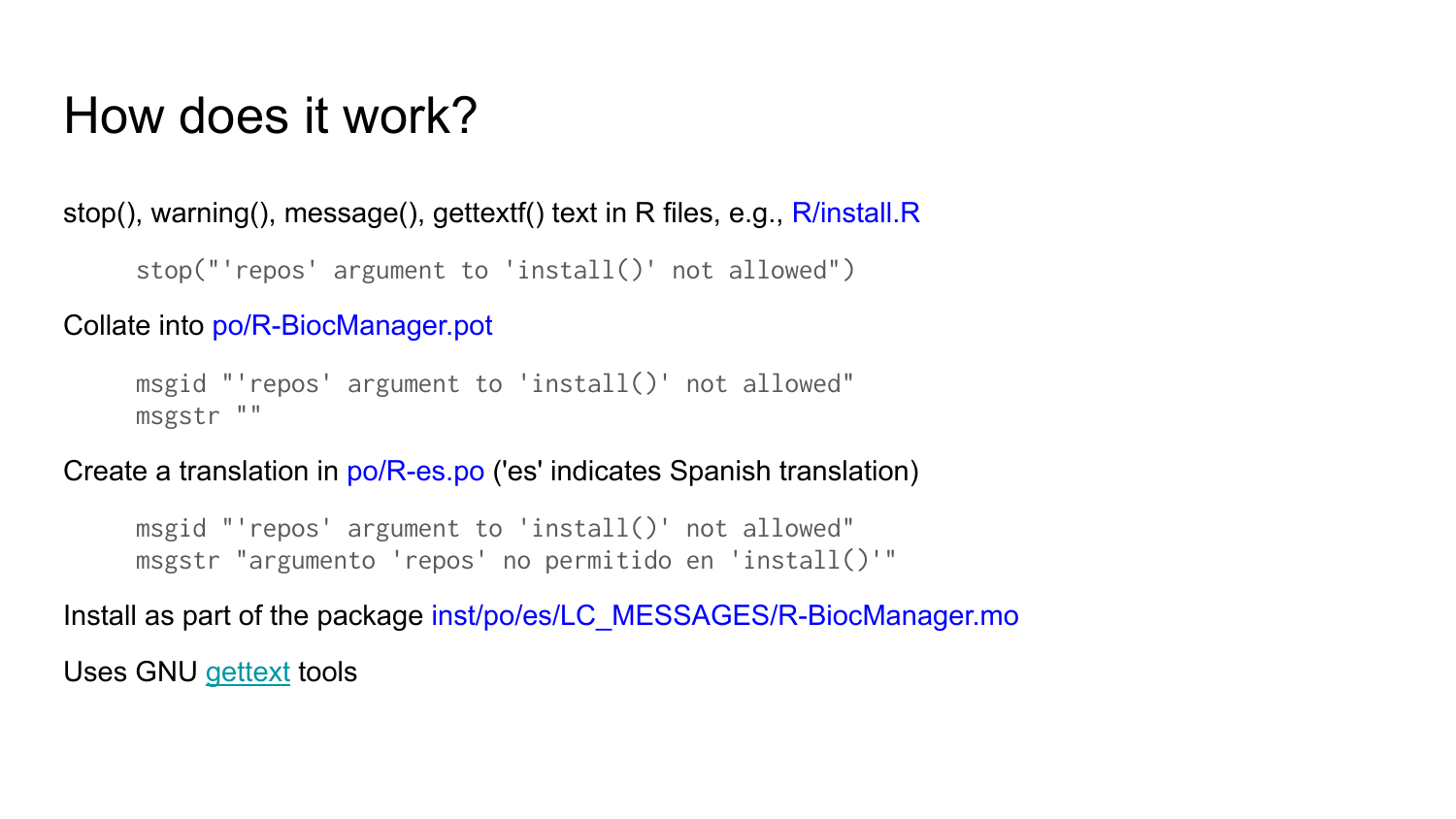### gettext() / gettextf() do the work

Like sprintf(fmt, …), but fmt is translated to the current domain, if possible

```
$ LANGUAGE=es R
> gettextf("'repos' argument to 'install()' not allowed", domain = "R-BiocManager")
[1] "argumento 'repos' no permitido en 'install()'"
```
Fails gracefully (returns original string) if no translation available

```
> gettextf("An untranslated message", domain = "R-BiocManager")
[1] "An untranslated message"
```
sprintf() interpolation

```
> gettextf(
     "use `BiocManager::install(version = '%s')` with R version %s",
     "3.12", "4.0.5",
     domain = "R-BiocManager")
[1] "utiliza `BiocManager::install(version ='3.12')` con R versión 4.0.5"
```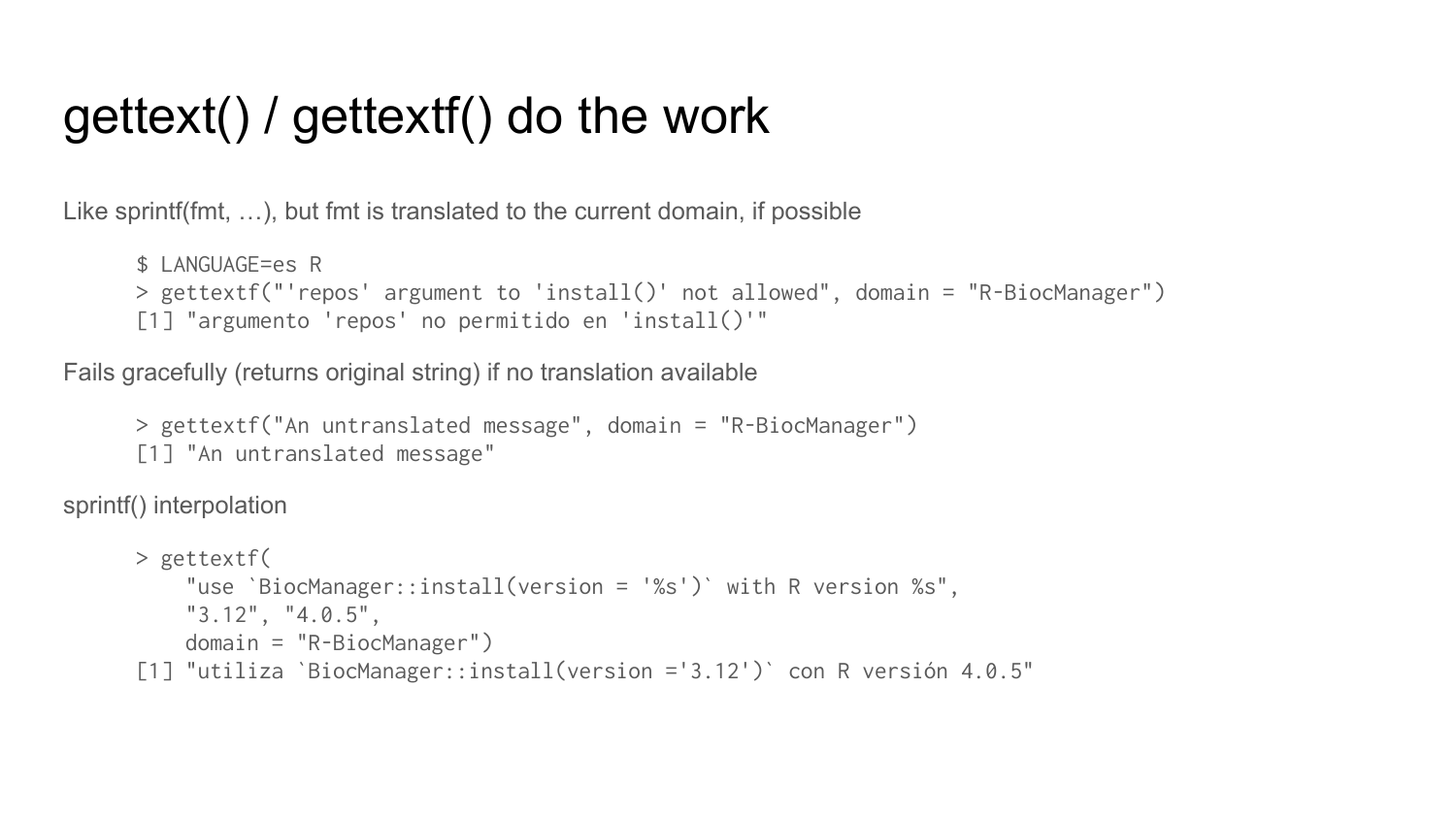### Resources

Writing R extensions

- Chapter 1.8 [Internationalization](https://cran.r-project.org/doc/manuals/r-release/R-exts.html#Internationalization)

[potools](https://github.com/MichaelChirico/potools) package

- From Michael Chiroco, being developed in conjunction with data.table

useR! 2021 workshop: [Translating R to Your Language](https://www.conftool.org/user2021/index.php?page=browseSessions&form_session=84&form_tracks=10&presentations=show)

- Michael Chiroco, Michael Lawrence

Bioconductor community slack -- [#documentation-translation](https://community-bioc.slack.com/archives/C024SNHU8A3)

Resources in the wider community -- Qt [Linguist](https://doc.qt.io/qt-5/qtlinguist-index.html), [Gnome](https://l10n.gnome.org/teams/), ...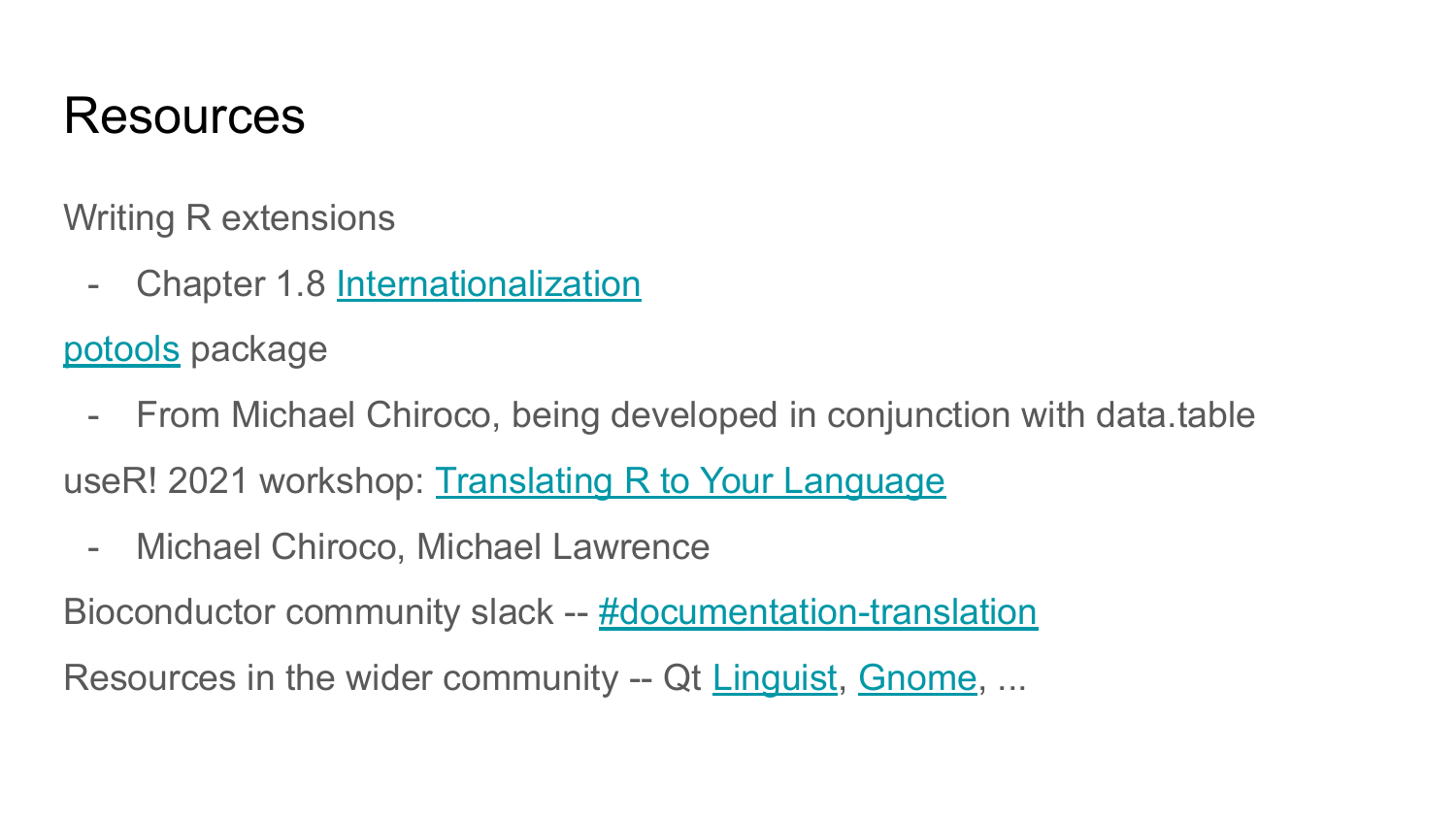### Some technical challenges we're still learning about

- Specifying language on each operating system!
- Standardizing BiocManager to use gettextf() / stop() / warning() / message()
	- Allows use of tools for automatically generating .pot files, etc.
- Validating translations

- ...

- Correct use and pattern of variable substitutions
- Subtle language issues, e.g., "%s %d packages" where "%s" could be 'upgrade' or 'downgrade'. Some languages would like to change order, "%d packages %s" but simple sprintf-style variable substitution does not work this way!
- Accurate and consistent with project Code-of-Conduct
- Workflow for updating translations -- even typos require re-translation (though failed translations appear in English so do not cause an error)
	- Probably there is a relatively clean solution to this, we're still learning!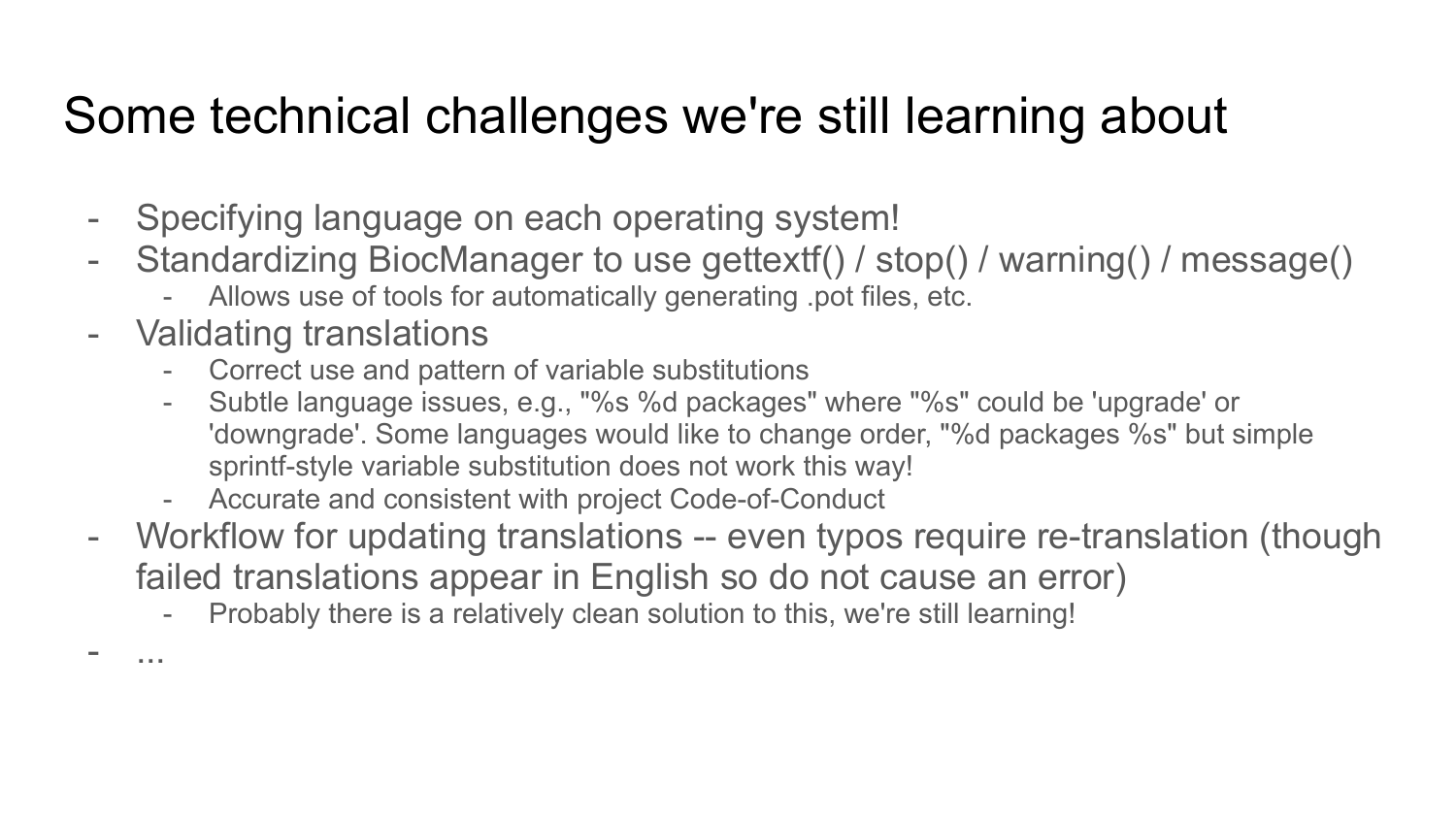## Is it a good idea? Seems so at first, but...

- Maintainers must understand how translation works, creating significant 'technical debt'
- Users require English language skills to work with R / Bioconductor, and stop() / warning() etc., are comparatively easy to understand compared to a vignette or help page -- only marginal benefit from translation?
- Adopting a single language (by default, English) for the project simplifies communication, e.g., on the support site.
- It seems like a good way to get less experienced members of 'the community' involved, but actually contributors to date are experts!
- [Additional issues](https://github.com/Bioconductor/BiocManager/blob/po-translations/README-Translation.md#concerns--next-steps).